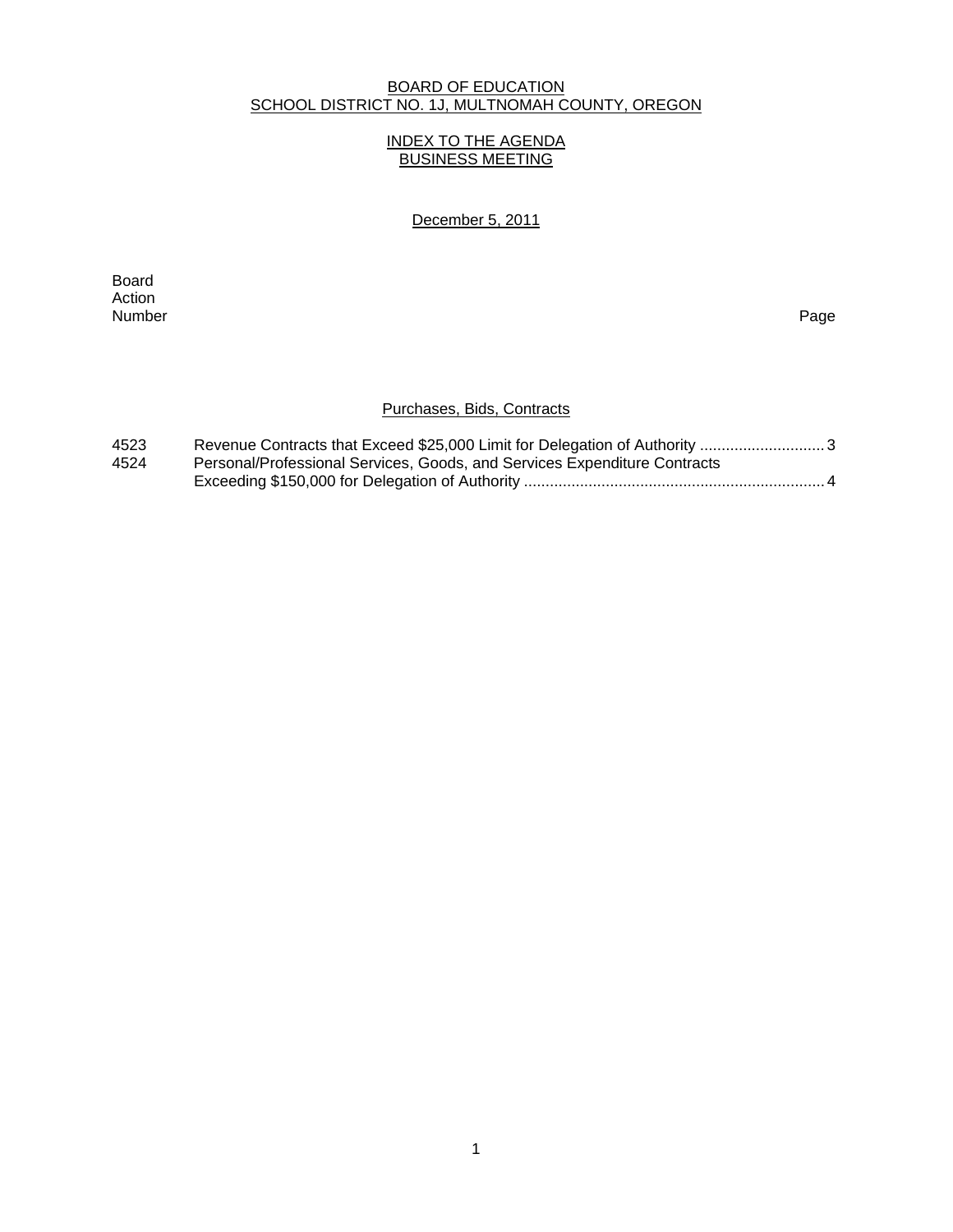# Purchases, Bids, Contracts

The Superintendent RECOMMENDS adoption of the following items:

Number 4523 and 4524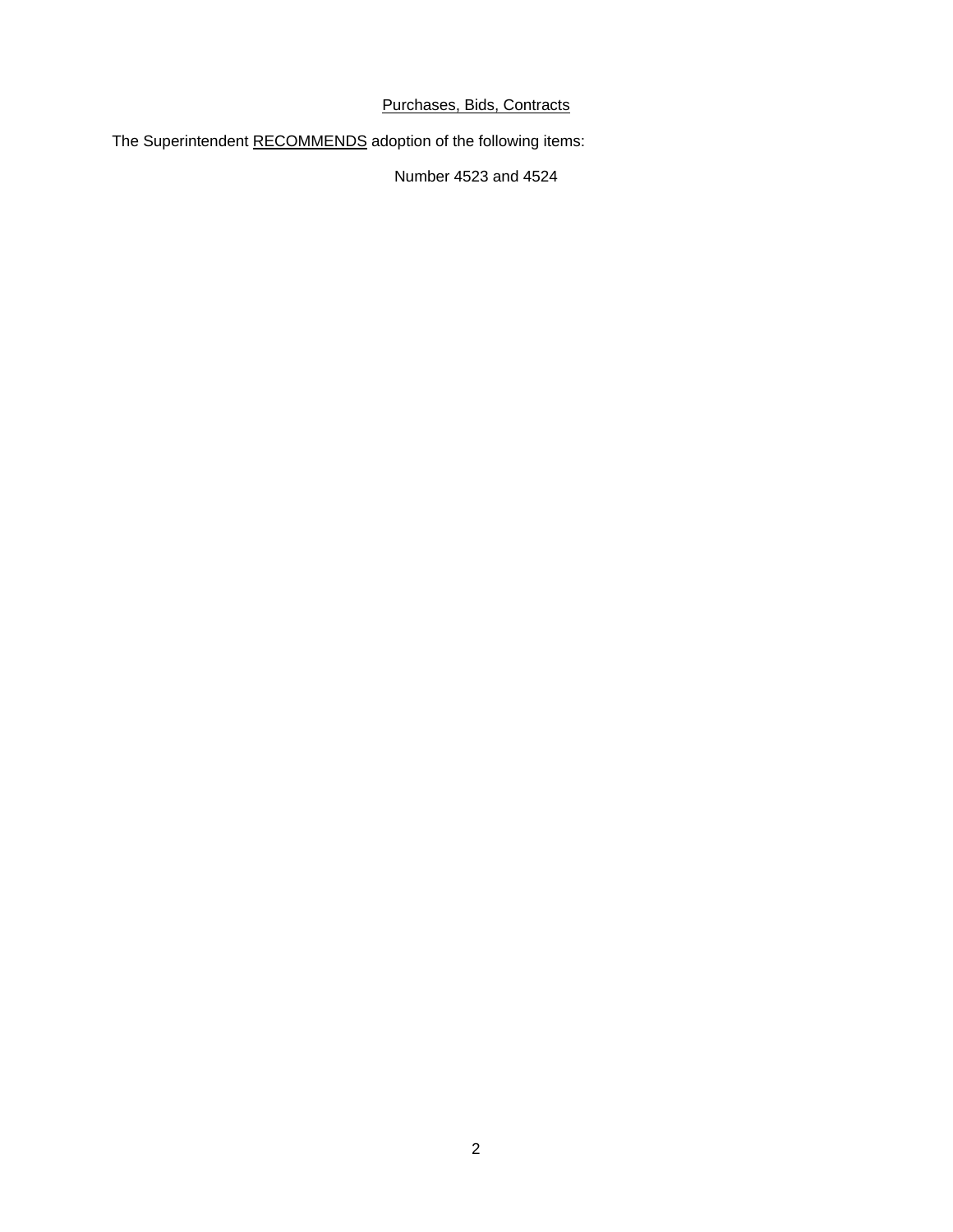#### **RESOLUTION No. 4523**

#### Revenue Contracts that Exceed \$25,000 Limit for Delegation of Authority

#### **RECITAL**

Portland Public Schools ("District") Public Contracting Rules PPS-45-0200 ("Authority to Approve District Contracts; Delegation of Authority to Superintendent") requires the Board of Education ("Board") to enter into and approve all contracts, except as otherwise expressly authorized. Contracts for \$25,000 or more per contractor are listed below.

#### **RESOLUTION**

The Superintendent recommends that the Board approve these contracts. The Board accepts this recommendation and by this resolution authorizes the Deputy Clerk to enter into agreements in a form approved by General Counsel for the District.

#### **NEW CONTRACTS**

No New Contracts

# **AMENDMENTS TO EXISTING CONTRACTS**

No Amendments to Existing Contracts

#### **INTERGOVERNMENTAL AGREEMENTS / REVENUE ("IGA/Rs")**

| Contractor                  | <b>Contract Term</b>            | <b>Contract Type</b> | <b>Description of Services</b>                                                                                                                     | Contract<br>Amount | Responsible<br>Administrator,<br><b>Funding Source</b>  |
|-----------------------------|---------------------------------|----------------------|----------------------------------------------------------------------------------------------------------------------------------------------------|--------------------|---------------------------------------------------------|
| Oregon University<br>System | 11/01/11<br>through<br>08/31/12 | IGA/R 58830          | Funding of College Access<br>Challenge Grant that seeks<br>to increase the number of<br>K-12 students who pursue<br>a post-secondary<br>education. | \$64.824           | M. Goff<br><b>Fund 205</b><br>Dept. 9999<br>Grant G1219 |

# **LIMITED SCOPE REAL PROPERTY AGREEMENTS**

No Limited Scope Real Property Agreements

*N. Sullivan*